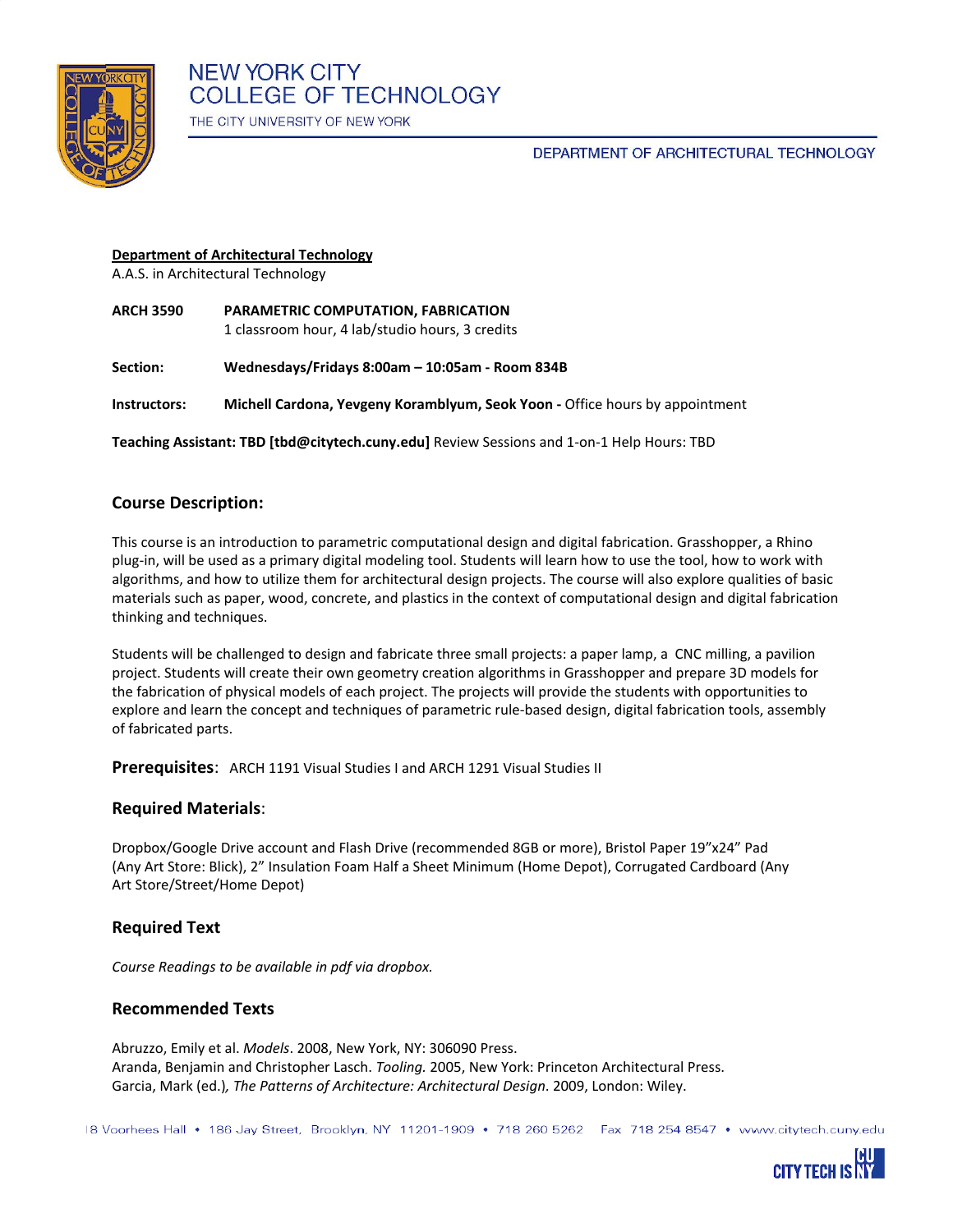Gramazio, Fabio and Matthias Kohler, *Digital Materiality in Architecture,* 2008, Basel: Lars Mueller. Guidot, Raymond (ed.), *Industrial Design Techniques and Materials*. 2006, London: Flammarion. Kolarevic, Branko. *Architecture in the Digital Age: Design and Manufacturing.* 2005: New York: Taylor & Francis. Lally, Sean, Energies: *New Material Boundaries: Architectural Design*. 2009, London: Wiley. Meredith, Michael. *From Control to Design:Parametric/Algorithmic Architecture*, 2008, New York, NY: Actar Publishing.

#### **Attendance Policy:**

No absences accounting for more than 10% of class time are permitted during the semester. For purposes of record, two lateness's are considered as one absence. Exceeding this limit will expose the student to failing at the discretion of the instructor.

#### **Course Structure**

This course will be offered as a lecture/lab format with readings/lectures as well as hands on tutorials that introduce computational concepts, techniques and methods needed for completion of projects for approximately the first third of the semester. After this, the course will focus increasingly on digital fabrication processes and assembly. Students will produce a series of three fabrication projects with the tools and techniques covered in the course that communicate ideas and incorporate data of increasing complexity.

#### **Course Schedule**

Week 01 - Project 01 Discussion + Review Basics, Parameters, Components, Math, Boolean, Points, Curves, Vectors

- Week 02 Review Trees and Surfaces
- Week 03 Panelization and Lunchbox
- Week 04 Panelization and Fabrication
- Week 05 Fabrication and Assembly

#### **Week 06 - Midterm Project 01 (Due Wednesday 03/06)**

Week 07 - Project 02 Discussion + Surfacing Subtraction By Points + Curves

- Week 08 CNC Milling
- **Week 09 - Pin Up Project 02 (Due Wednesday 03/27)**
- Week 10 Project 03 Discussion + Advanced Topics/Group Project
- Week 11 Advanced Topics/Group Project
- Week 12 Advanced Topics/Group Project
- Week 13 Group Project
- Week 14 Group Project
- **Week 15 - Final Project 03 Presentation (Due Friday 05/17)**

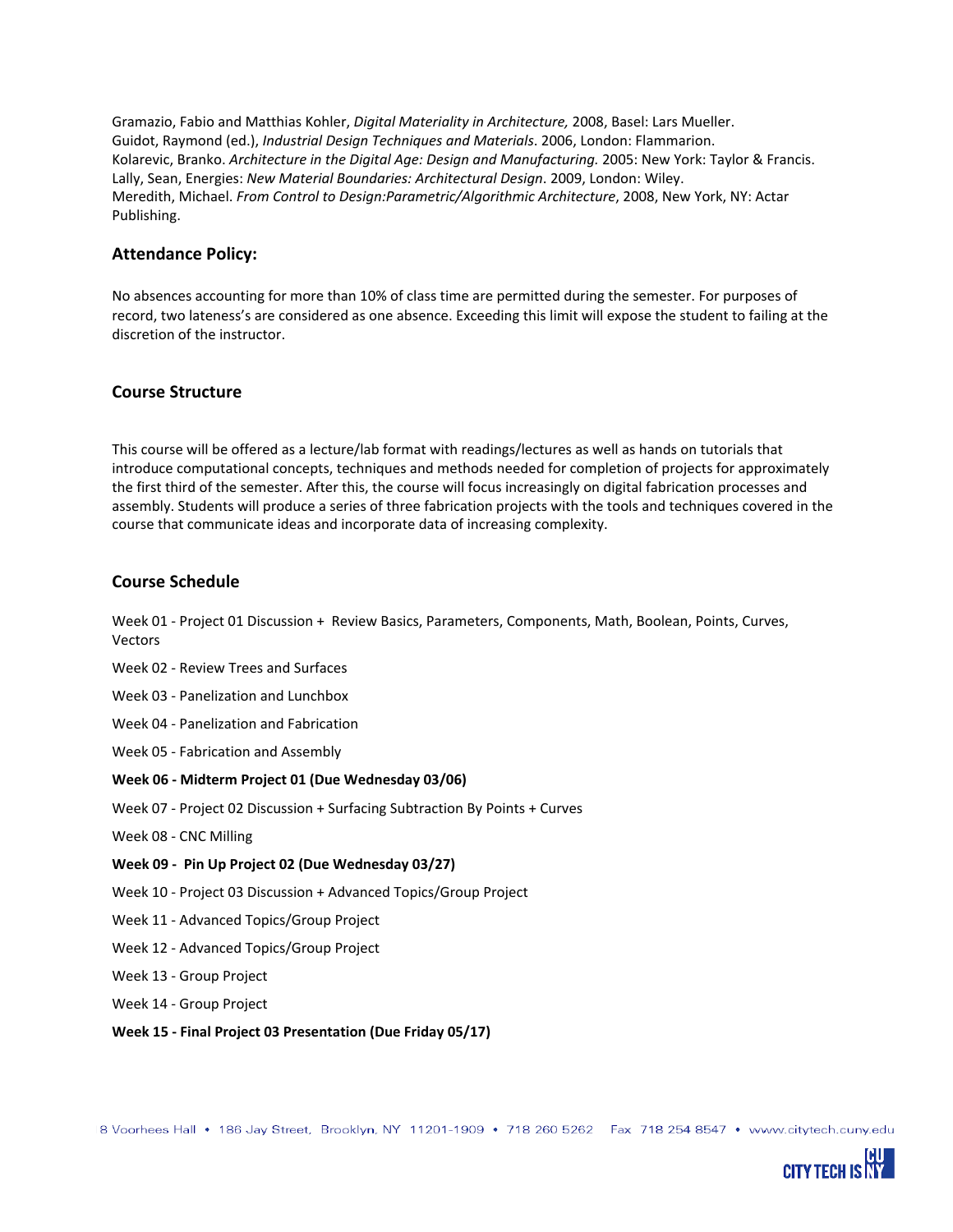# **Course Work**

Projects 1-3 are shared with you via hand out and via email. We will distribute these as indicated on schedule above. All projects will require printing. Plan accordingly to print off campus in the event that the printers at City Tech are not functioning.

Research Project - Due Date is Randomly Assigned on the first day of class. You are to present your research within the first 15 minutes of class on date posted. If you miss your presentation slot you may still hand in the research but will receive 10% grade reduction.

# **Course Grading**

| Project 01 – Paper Light Sculpture Final Model (Due 03/06): | 20% of total grade |
|-------------------------------------------------------------|--------------------|
| Project 02 - Foam Surface Final Model (Due 03/27):          | 20% of total grade |
| Project 03 - Final Group Project (Due 05/17):               | 20% of total grade |
| Assignments - Weekly/BiWeekly:                              | 10% of total grade |
| Research Project - In Class You Teach Presentation:         | 10% of total grade |
| Final Presentation Drawings + Models:                       | 10% of total grade |
| Class Participation + Attendance:                           | 10% of total grade |

A = 95% completion of assignments, drawings and attendance

A- = 90% completion of assignments, drawings and attendance

B+ = 80-85% completion of assignments, drawings and attendance

B- = 75-80% completion of assignments, drawings and attendance

C+ = 70-75% completion of assignments, drawings and attendance

 $C = 65-70%$  completion of assignments, drawings and attendance

C- = 60-65% completion of assignments, drawings and attendance

 $D = < 60\%$  completion of assignments, drawings and attendance

 $F = < 50\%$  completion of assignments, drawings and attendance

# **Learning Objectives**

Upon completion of the course, students should be able to:

1. Illustrate an ability to apply an understanding of parametric processes.

2. Illustrate an ability to apply an understanding of materials properties to their design work.

3. Demonstrate an understanding of the distinction between parametric and traditional digital design methodologies.

4. Demonstrate proficiency in best practices for 3D modeling for laser cutter operation through surface flattening/building and contouring, and in operating laser cutters.

5. Demonstrate knowledge to create profiling, drilling, and surface modeling drawings for use with a CNC mill. Show applied understanding of mill software interfaces (i.e. RhinoCAM and MadCAM).

6. Demonstrate knowledge of CNC and laser cutter mill operation: (i.e. safety procedures, tool selection, job setup, step-over calculation, and spindle speeds).

7. Demonstrate an understanding of differences between different fabrication processes, such as rapid prototyping and final fabrication, additive and subtractive fabrication processes, etc.

#### **Assessment**

Through computer based and fabrication projects, and oral presentations, students will demonstrate their ability to:

1. Utilize material properties knowledge in producing fabrication projects.

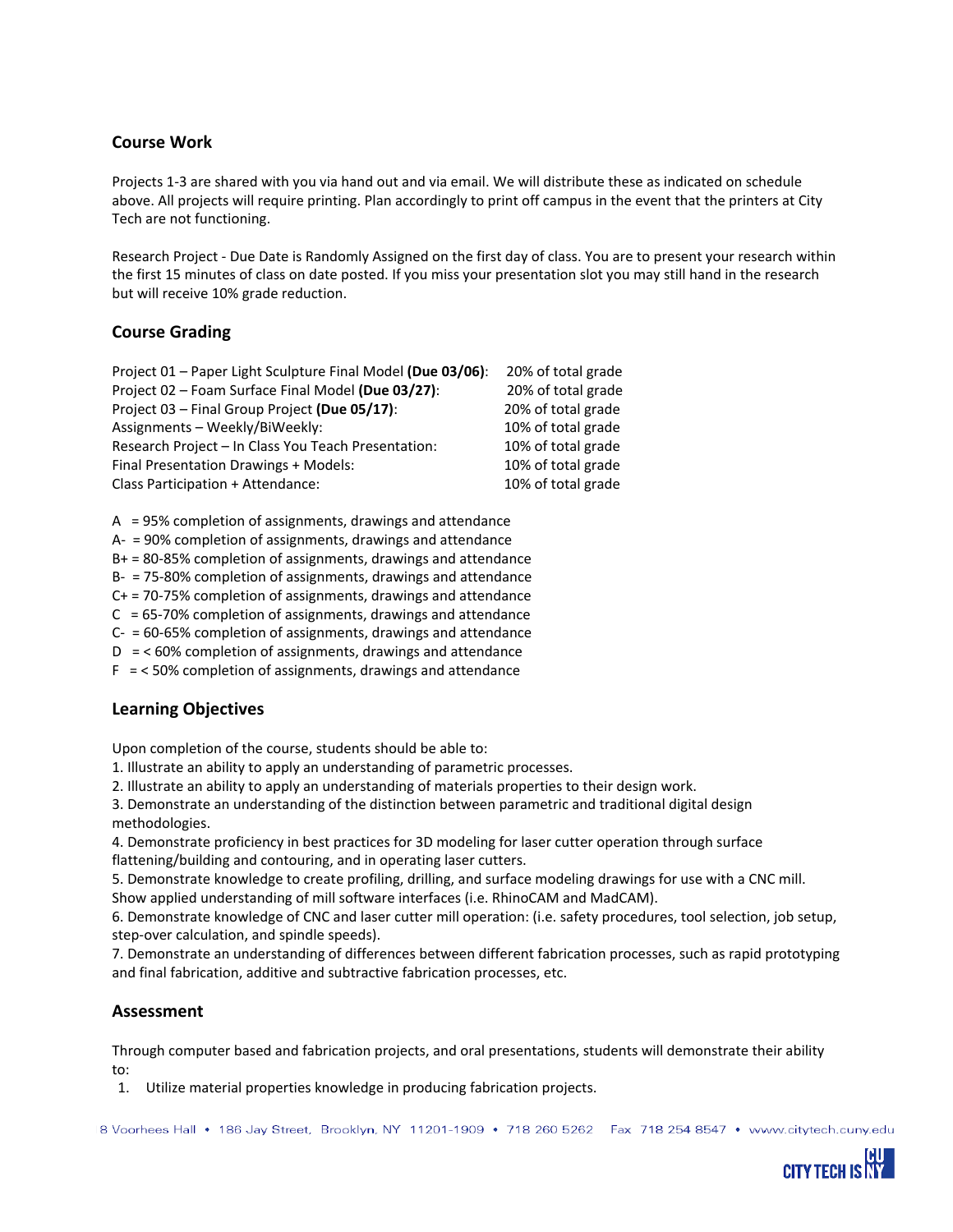- 2. Produce digital parametric modeling projects of medium complexity.
- 3. Produce fabrication projects that utilize fundamental skills involving key set up, workflow, and assembly techniques, as well as best safety practices.
- 4. Explain the differences between traditional and parametric design.

# **Academic Integrity:**

Students and all others who work with information, ideas, texts, images, music, inventions and other intellectual property owe their audience and sources accuracy and honesty in using, crediting and citation of sources. As a community of intellectual and professional workers, the college recognizes its responsibility for providing instruction in information literacy and academic integrity, offering models of good practice, and responding vigilantly and appropriately to infractions of academic integrity. Accordingly, academic dishonesty is prohibited in The City University of New York and is punishable by penalties, including failing grades, suspension and expulsion.

#### **File Submission and Naming Conventions**

#### **All digital files should be submitted in native formats, and named according to the following system:**

#### **3590\_SP19\_Smith\_Project1.xx.**

You will receive an invitation to join the course **Dropbox** folder where we will post all files we work on in class. You must create a dropbox/google drive account and **share a link** with us. In your dropbox folder you must have a folder called ARCH3590, within this folder you must have all of your individual folders for each new assignment and post your assignment files in the corresponding folders. You may also use these folders to backup your work-in-progress - just remember to make it clear which files are being submitted for grades and which are works-in-progress. For example, your Dropbox folder hierarchy must look like this:

- John\_Smith
	- o Project\_1
		- submission-for-grade
			- *3590\_SP19\_Project1\_Smith.3dm*
			- 3590\_SP19\_Project1\_Smith.gha
			- *images*
				- *3590\_SP19\_Project1\_Smith\_Image001.jpg*
				- *3590\_SP19\_Project1\_Smith\_Image002.jpg*
		- work-in-progress
			- *project1 001.3dm*
			- *project1 001.gha*
			- *project1 002.3dm*
			- *project1 002.gha*
			- *project1 003.3dm*
			- *project1 003.gha*

#### **Class time**

It is crucial to learning to be present and alert. The nature of the work and the amount of ground we will cover places the responsibility on the student to contribute to maintaining the momentum of the course.

Checking e-mail, instant messaging, web browsing, having cell phones on, and inactivity in class will also result in expulsion for the day and even an absence.

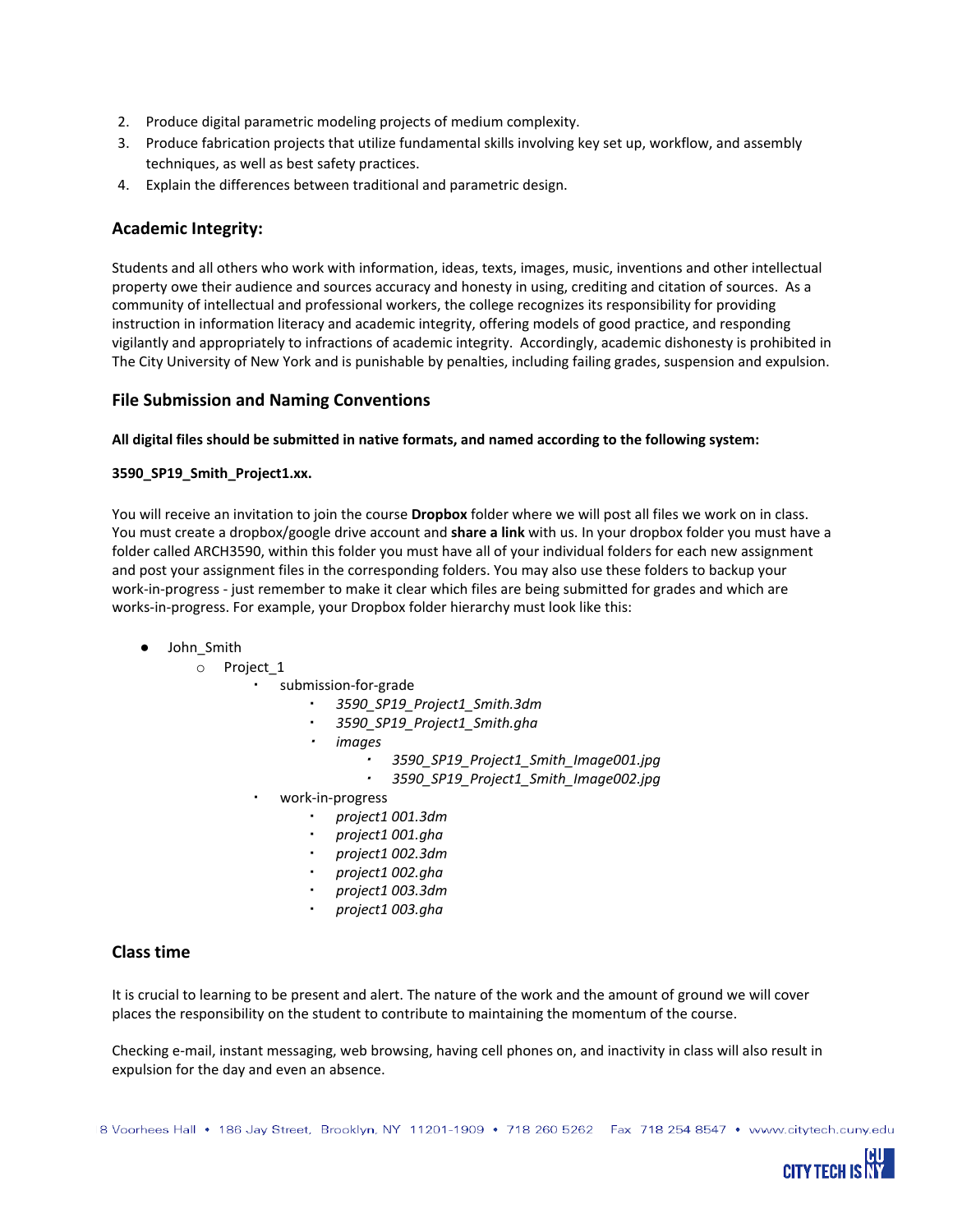No work will be accepted late, except under exceptional circumstances, which should be communicated to the professor in advance of the due date. If assignments are submitted after the deadline, they will be penalized one-half letter grade for every class the work is late. Work that is not submitted within three classes will earn a failing grade.

On the first day of class each student should exchange their email address and phone number with at least two other students. If absent, it is the student's responsibility to contact another member of the class or to see the instructor to find out what was assigned for the following class.

# **CAD LAB Rules/Policies**

- 1. **No eating or drinking in computer labs**
- 2. **Only registered students may be in the computer lab during class**
- 3. **Students must work on class assignments during class time**
- 4. **Open Lab hours are posted on the door to the computer lab**
- 5. **Open your drawings from the software program, not from the file**
- 6. **Work from the hard drive, not from a USB (flash) drive**
- 7. **Copy the folder with your work from your flash drive to the hard drive when you begin (include** materials and maps and any attached material, as well as your drawing). Copy it back to the cloud/flash **drive when you finish.**

#### **Rhino and Grasshopper**

Remember, Grasshopper information is not saved within the Rhino file and vice versa, therefore you should always be saving both a Rhino file and a Grasshopper file when working on an assignment.

You should, as much as is possible, limit your work to the following software versions: Rhino 6.0 64bit (Version 5.0 will work for most of the concepts we will cover but will not be able to open files we do in class.)

Grasshopper 1.0 (Already integrated into Rhino 6)

If you choose to work in other versions it is at your own risk - so make sure you know how to translate the files and if you are at risk of losing data. Grasshopper no longer works in Rhino 4, and the Rhino 5 WIP, Beta, and Evaluation versions have all expired.

You can download Rhino 6 for free with 25 saves at: https://www.rhino3d.com/download/rhino-for-windows/6/evaluation Students can purchase their own full copy of Rhino at Novedge.com.

# **File Backup and Incremental Saving**

Each student is expected to have at least one thumb drive for backing up work done locally in the labs. Never leave your work on a local lab machine as these files are regularly deleted. In addition to the thumb drive it's wise to have additional backup options, both physical (thumb drives, external hard drives, home computers) and cloud-based (Dropbox, Box, SkyDrive, Google Drive, etc.).

It's also important to save your files often and to use the File > Incremental Save... option in Rhino. This will save your file as a new version of the file rather than overwriting the file as a typical Save command would. The Rhino incremental save will append your file name with a three-digit integer which counts up each time you save (001,